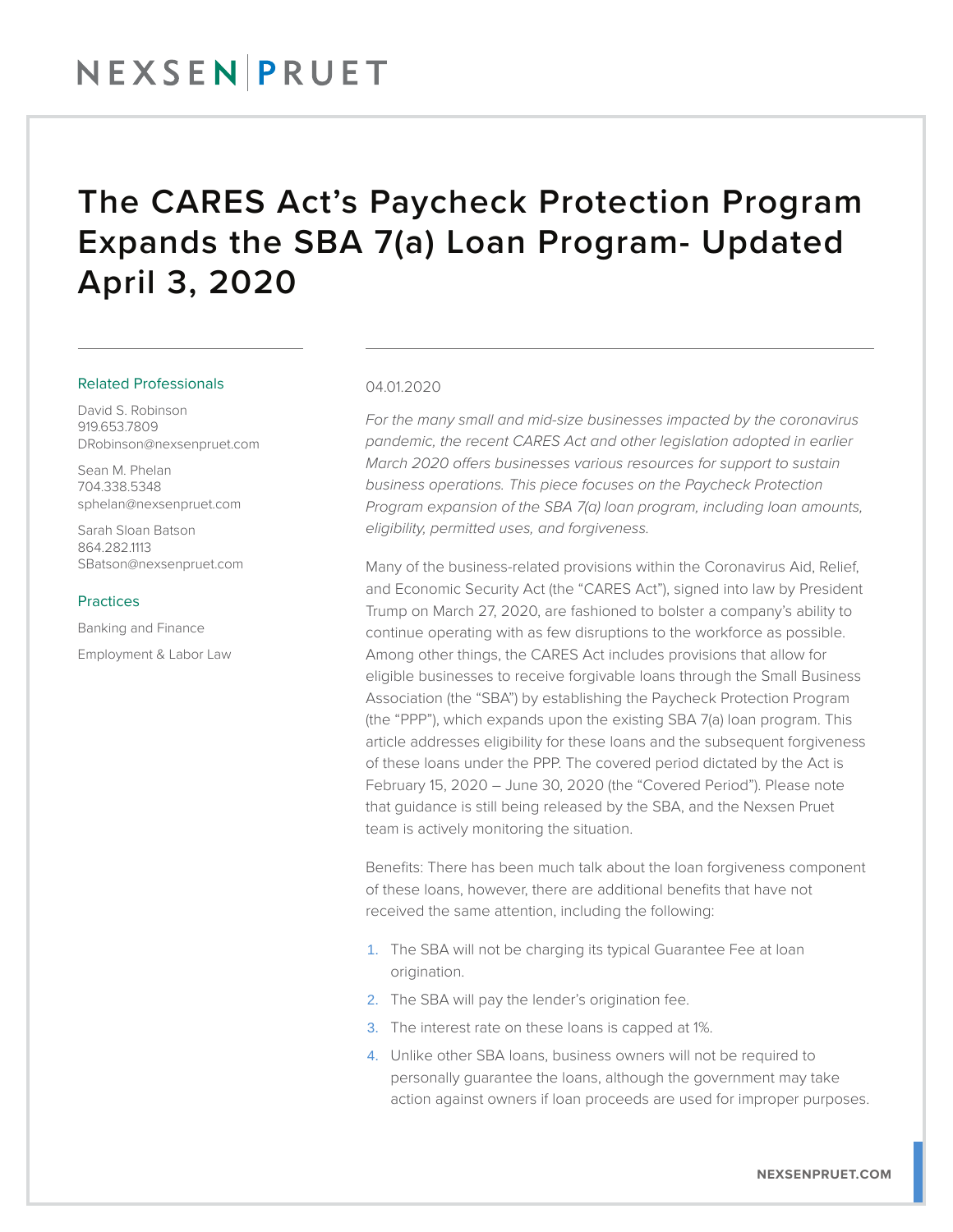## NEXSENPRUET

Maximum loan amount: Eligible participants are permitted to borrow the lesser of 2.5 times the total average monthly Payroll Costs incurred during the year prior to the date on which the loan is made (there are provisions within the Act that adjust this range for seasonal employers), or \$10,000,000.00.

"Payroll Costs" include, per the Act: salary, wages, commissions, or similar compensation; payment of cash tip or equivalent; payment for vacation, parental, family, medical, or sick leave; allowance for dismissal or separation; payment required for the provisions of group health care benefits, including insurance premiums; payment of any retirement benefit; payment of State or local tax assessed on the compensation of employees. For Sole Proprietors, Independent Contractors, and Self-Employed Individuals: The sum of payments of any compensation to or income of a sole proprietor or independent contractor that is a wage, commission, income, net earnings from self-employment, or similar compensation and that is in an amount that is not more than \$100,000 in one year, as pro-rated for the covered period.

Payroll Costs do not include amounts paid to employees whose principal place of residence is outside of the US, compensation over \$100,000 paid to individual employees, taxes imposed or withheld under chapters 21, 22, or 24 of the Internal Revenue Code of 1986, qualified sick leave wages for which a credit is allowed under section 7001 of the Families First Coronavirus Response Act, or qualified family leave wages for which a credit is allowed under section 7003 of the Families First Coronavirus Response Act.

Eligibility: An applicant business does not have to be shut down to receive a loan – there is a presumption that the applicant business has been impacted by COVID-19. Further, please note that if you have laid off or furloughed some of your workforce, this does not impact your eligibility. It may, however, impact the amount forgiven, as described later in this article.

Eligible borrowers include any business concerns except those listed within 13 CFR § 120.110, 501(c)(3) nonprofit organizations, veterans organizations, or Tribal business concerns described in section 31(b)(2)(C) in existence on February 15, 2020. These borrowers, however, cannot employ the greater of: 500 employees; or the size standard in number of employees established by the SBA for the industry in which the business concern, nonprofit organization, veterans organization, or Tribal business concern operates. This means that some companies may be eligible even if their employee count is above 500 based on their applicable employee size standard for their North American Industrial Classification System code. All individuals employed on a full-time, part-time, or other basis are included in this count. This includes employees obtained from a temporary employee agency, professional employee organization or leasing concern.

Use of loan: The proceeds of the covered loan may be used for:

- 1. Payroll costs;
- 2. Mortgage payments;
- 3. Rent (including rent under a lease agreement);
- 4. Utilities; and,
- 5. Interest on any other debt obligations that were incurred before the Covered Period.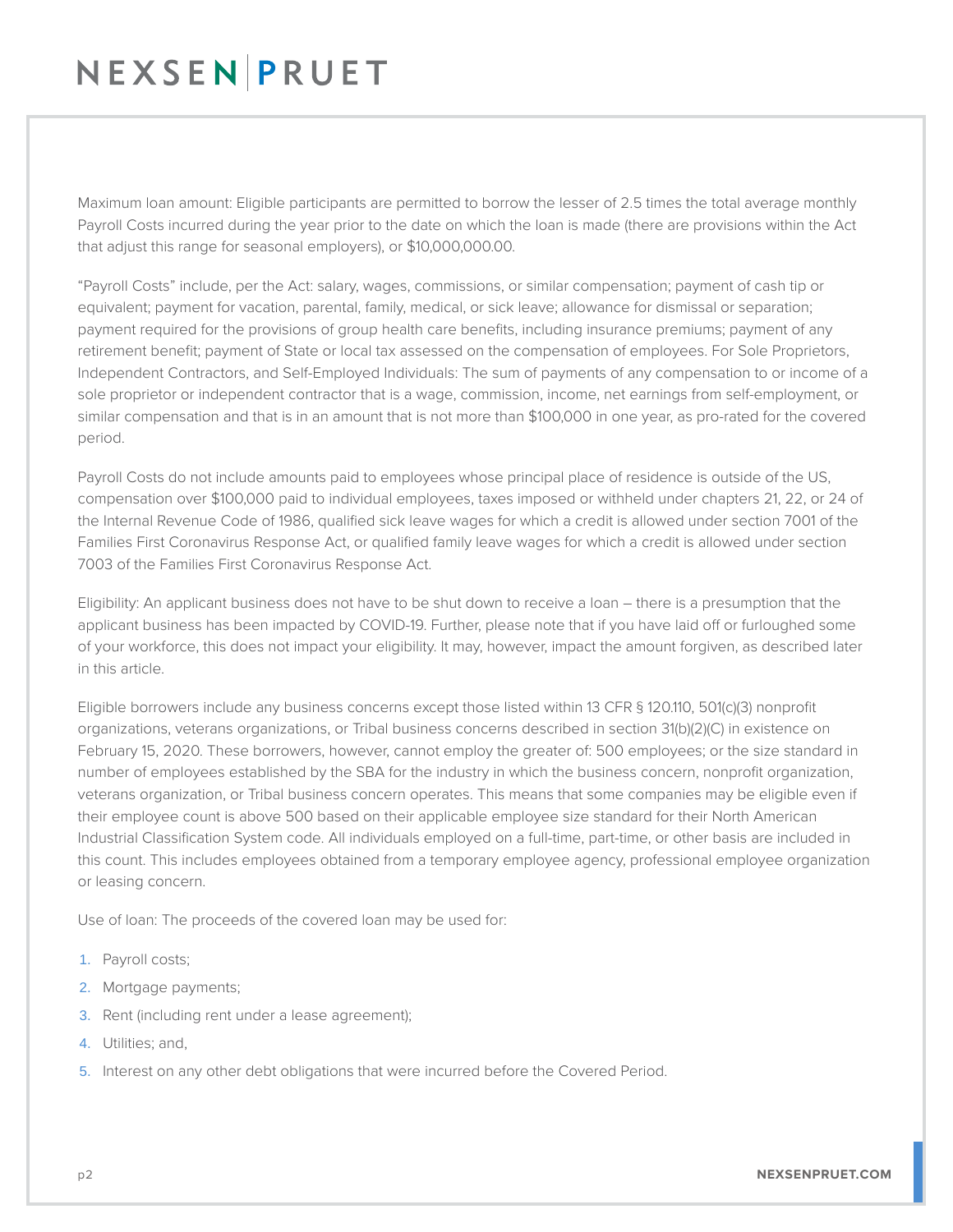## NEXSEN PRUET

However, the four forgivable uses are:

- 1. Payroll Costs,
- 2. Interest on mortgages (which shall not include any prepayment or payment of principal on said covered mortgage obligation),
- 3. Rent under a lease agreement; and,
- 4. Payment on utilities (covered utilities include electricity, gas, water, transportation, telephone, or internet access for which service began prior to February 15, 2020).

Forgiveness: Borrowers may be eligible to receive loan forgiveness for costs incurred and payments made during the 8-week period of the loan (beginning on the origination date) relating to the four forgivable uses outlined above so long as these contracts were in place on February 15, 2020. Forgiveness will not exceed principal of the loan. Also, amounts forgiven will not be taxable income to the borrower.

Reduction of forgiveness: The amount forgiven will be reduced (but not increased) due to certain changes in the workforce.

The amount forgiven is reduced by multiplying by the number obtained by the following:

The average number of full-time employees during the covered period divided by:

- a) Average full-time employees from February 15, 2019 June 30, 2019; or
- b) Average full-time employees from January 1, 2020 February 29, 2020.
- \*If a seasonal employer, the range will be February 15, 2019 June 30, 2019.

The amount forgiven may also be reduced by the amount of any reduction in total salary or wages of any employee greater than 25% during the most recent full quarter before the Covered Period (not including any employee who received compensation of more than \$100,000 annually).

If a seasonal employer, the range will be February 15, 2019 – June 30, 2019. The amount forgiven may also be reduced by the amount of any reduction in total salary or wages of any employee greater than 25% during the most recent full quarter before the Covered Period (not including any employee who received compensation of more than \$100,000 annually).

If, however, a borrower has terminated employees or reduced employee pay during this pandemic, the borrower can "cure" this and remain eligible for full loan forgiveness. The Act exempts terminations or reductions made between February 15, 2020, and April 26, 2020, (30 days after enactment of the Act) when the borrower rehires or fixes the reduction prior to June 30, 2020.

Finally, the borrower must submit an application for forgiveness and provide the requisite documentation, detailing the above. The lenders will have 60 days following the application to approve or deny the application.

If sums are not forgiven, then the loan continues with favorable terms: a maturity date of 2 years according to a recent SBA publication, an interest rate of 1% according to recent SBA guidance, and lenders are required to provide borrowers with complete payment deferment for a period of not less than 6 months. Further, as mentioned previously,